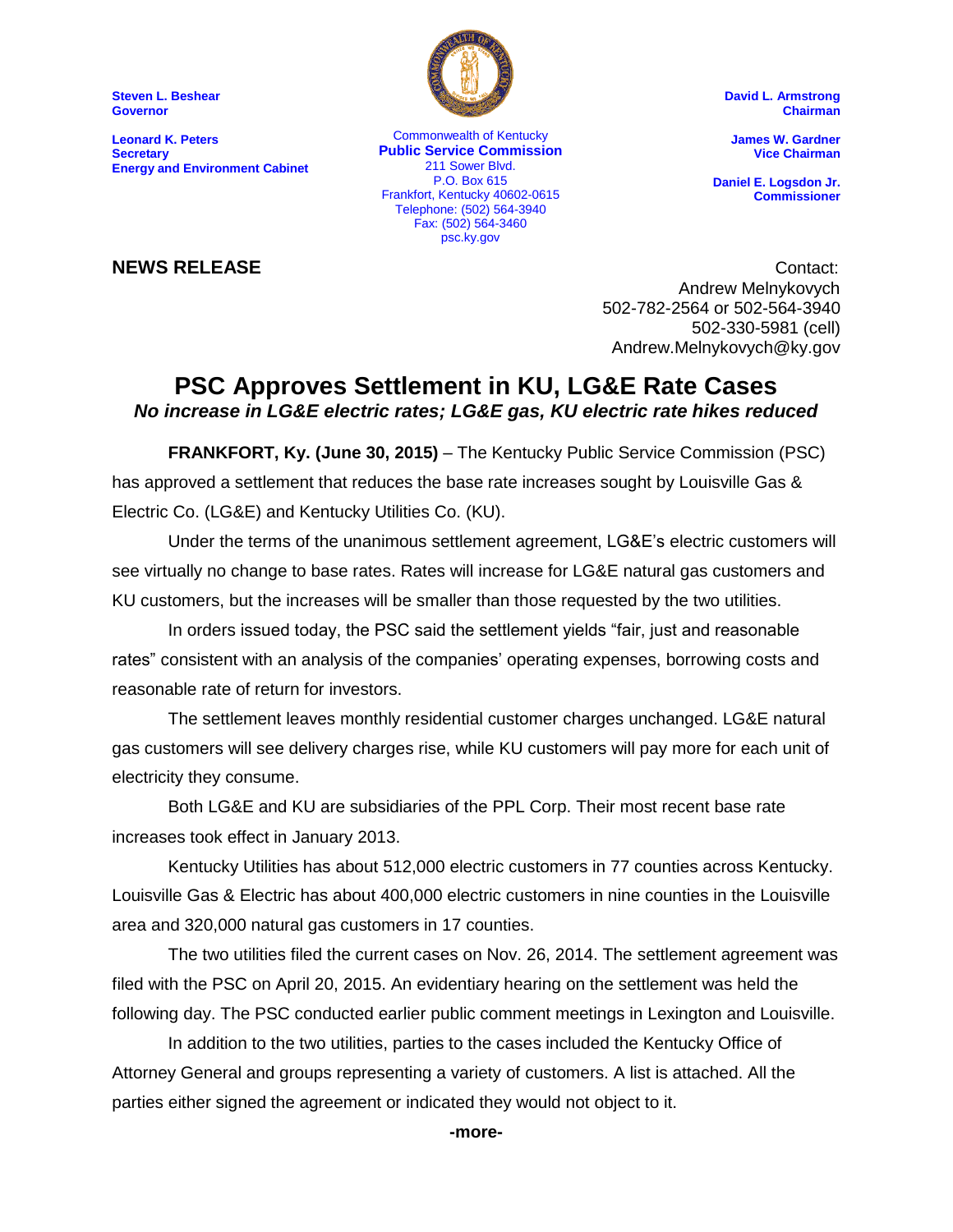#### **PSC Approves Settlement in KU, LG&E Rate Cases – Page 2**

The settlement grants KU an additional \$125 million in revenue per year, about 81.7 percent of the amount requested by the utility, and an increase in annual revenue of about 7.9 percent. LG&E's base rate electric revenue will not increase. The utility had requested an additional \$30 million in annual electric revenue, or about 2.7 percent.

LG&E had requested an increase in its annual revenue from natural gas operations of \$14 million, or about 4.2 percent. The settlement sets the increase at \$7 million.

Under the settlement, an average KU customer will see about a \$9 increase in the monthly electric bill. An average LG&E electric customer initially will see monthly bills decline by a few cents resulting from a slight rise in usage charges offset by a decrease in the surcharge that recovers environmental compliance costs.

The base rate portion of the monthly natural gas bill for an average LG&E residential customer will rise by about \$1.30. The base rates do not include the cost of the gas itself, which accounts for about half the total bill. The gas cost is adjusted every three months to reflect - on a dollar-for-dollar basis – the amount LG&E pays for gas on the wholesale market.

A chart with the details of the rate changes follows this release.

Much of the electric rate increase will pay for the \$563 million gas-fired electric power plant being built at the Cane Run station in western Jefferson County. The 640-megawatt plant, which went into service earlier this month, is replacing a coal-fired plant at the same location.

Kentucky Utilities owns 78 percent of the plant, which is why the proposed rate increase was higher for KU than for LG&E. The utilities stated that the rate increase also will pay for expanded hydroelectric generating capacity at McAlpine Dam in Louisville and a new solarpowered generating facility in Mercer County.

KU and LG&E said the rate increases also will pay for reliability and safety improvements to both the electric and natural gas systems and for improved technology that will speed repairs following electric outages.

Other provisions in the settlement include:

- Making permanent the 25-cent per-meter charge paid by residential customers into a fund to assist low-income ratepayers. Company shareholders will contribute at least \$1.15 million annually to the fund.
- Continuation, through June 30, 2018, of a program to assist schools with efforts to reduce energy costs.
- Immediate initiation of a study by the two utilities of the potential of energy efficiency programs aimed at industrial customers. The PSC had previously ordered such a study, but it had not been undertaken. Utility shareholders will bear the cost of the study, which is to be filed with the PSC by May 31, 2016.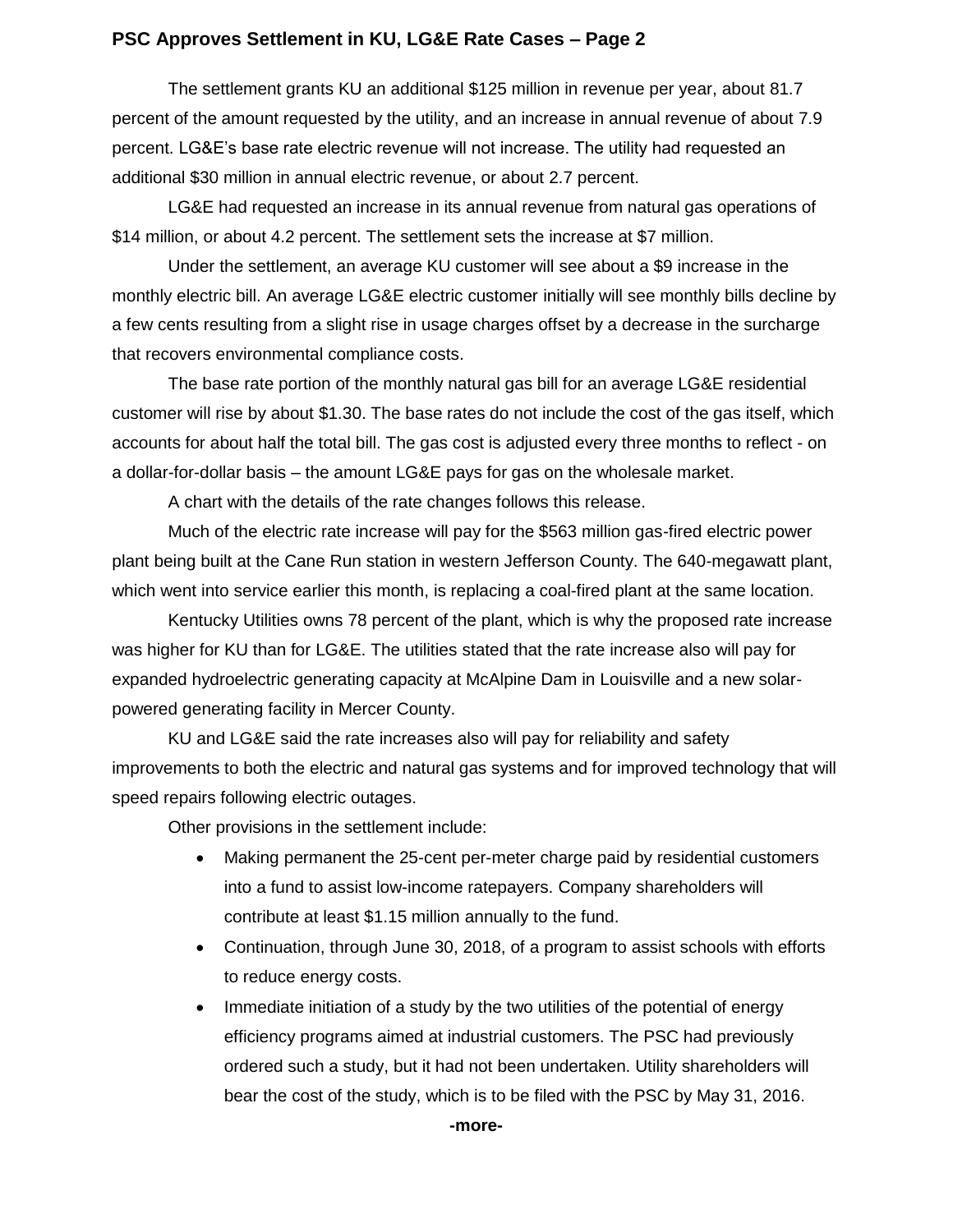#### **PSC Approves Settlement in KU, LG&E Rate Cases – Page 3**

Today's orders, the settlement agreement, the KU and LG&E applications and related documents, and video recordings of the public meetings and hearing are available on the PSC website, psc.ky.gov. The case numbers are 2014-00371 (KU) and 2014-00372 (LG&E).

The PSC is an independent agency attached for administrative purposes to the Energy and Environment Cabinet. It regulates more than 1,500 gas, water, sewer, electric and telecommunication utilities operating in Kentucky and has approximately 85 employees.

 **-30-**

### FOLLOW THE PSC ON TWITTER @KYPSC

## **RATE CHARTS AND LISTS OF PARTIES FOLLOW**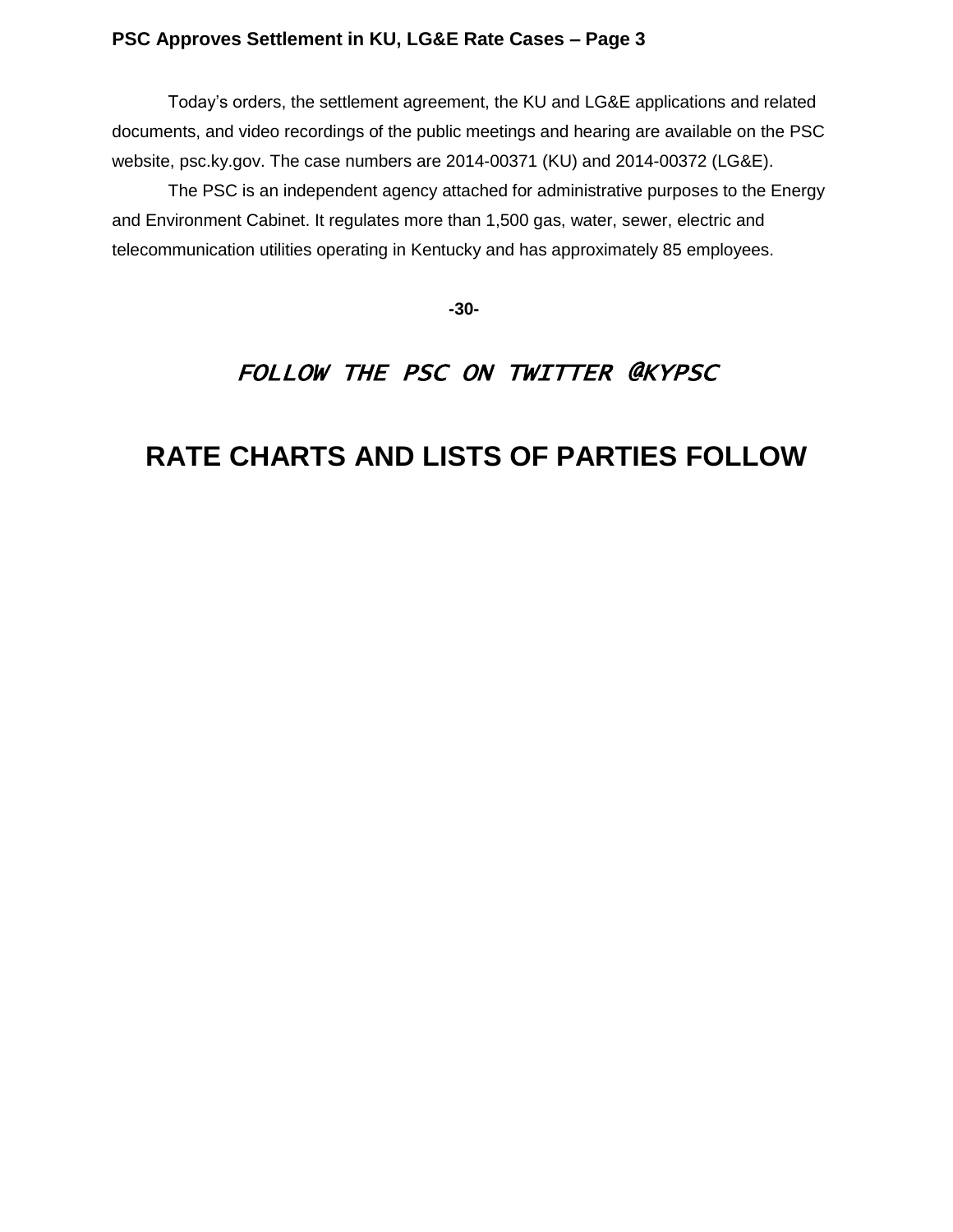# **KENTUCKY UTILITIES**

The current residential base rates, residential base rates proposed by Kentucky Utilities, and those set forth in the settlement and approved by the PSC, are in the chart below. The average bill is based on usage of 1,200 kWh per month. (A kiloWatt-hour is the amount of electricity used by a 100-watt light bulb in 10 hours.) The base rate does not include environmental surcharges, fuel cost adjustments and other items.

|                       | <b>Current</b> | <b>Proposed</b>      | <b>Settlement/PSC Order</b> |
|-----------------------|----------------|----------------------|-----------------------------|
| <b>Monthly Charge</b> | \$10.75        | \$18                 | \$10.75                     |
| Cost per kWh          | 7.744 <b>C</b> | $8.057$ $\mathbb{C}$ | $8.508$ $\mathbb{C}$        |
| Average bill          | \$103.68       | \$114.68             | \$112.85                    |

## **LOUISVILLE GAS & ELECTRIC - ELECTRICITY**

The current residential base rates, residential base rates proposed by Louisville Gas & Electric, and those set forth in the settlement and approved by the PSC, are in the chart below. The average bill is based on usage of 984 kWh per month. (A kiloWatt-hour is the amount of electricity used by a 100-watt light bulb in 10 hours.) The base rate does not include environmental surcharges, fuel cost adjustments and other items.

|                       | <b>Current</b>       | <b>Proposed</b>                 | Settlement/PSC Order |
|-----------------------|----------------------|---------------------------------|----------------------|
| <b>Monthly Charge</b> | \$10.75              | \$18                            | \$10.75              |
| Cost per kWh          | $8.076$ $\mathbb{C}$ | $7.618 \text{ } \textcircled{}$ | $8.082$ $\mathbb{C}$ |
| Average bill          | \$90.22              | \$92.96                         | \$90.27              |

## **LOUISVILLE GAS & ELECTRIC – NATURAL GAS**

The current residential base rates, residential base rates proposed by Louisville Gas & Electric, and those set forth in the settlement and approved by the PSC, are in the chart below. The average bill is based on usage of 5,700 cubic feet (cf) per month. The base rate does not include the commodity cost of gas, surcharges and other items.

|                             | <b>Current</b> | <b>Proposed</b> | <b>Settlement/PSC Order</b> |
|-----------------------------|----------------|-----------------|-----------------------------|
| <b>Monthly Charge</b>       | \$13.50        | \$19            | \$13.50                     |
| Delivery charge per 1000 cf | \$2.64         | \$2.13          | \$2.87                      |
| Average bill                | \$28.55        | \$31.14         | \$29.86                     |